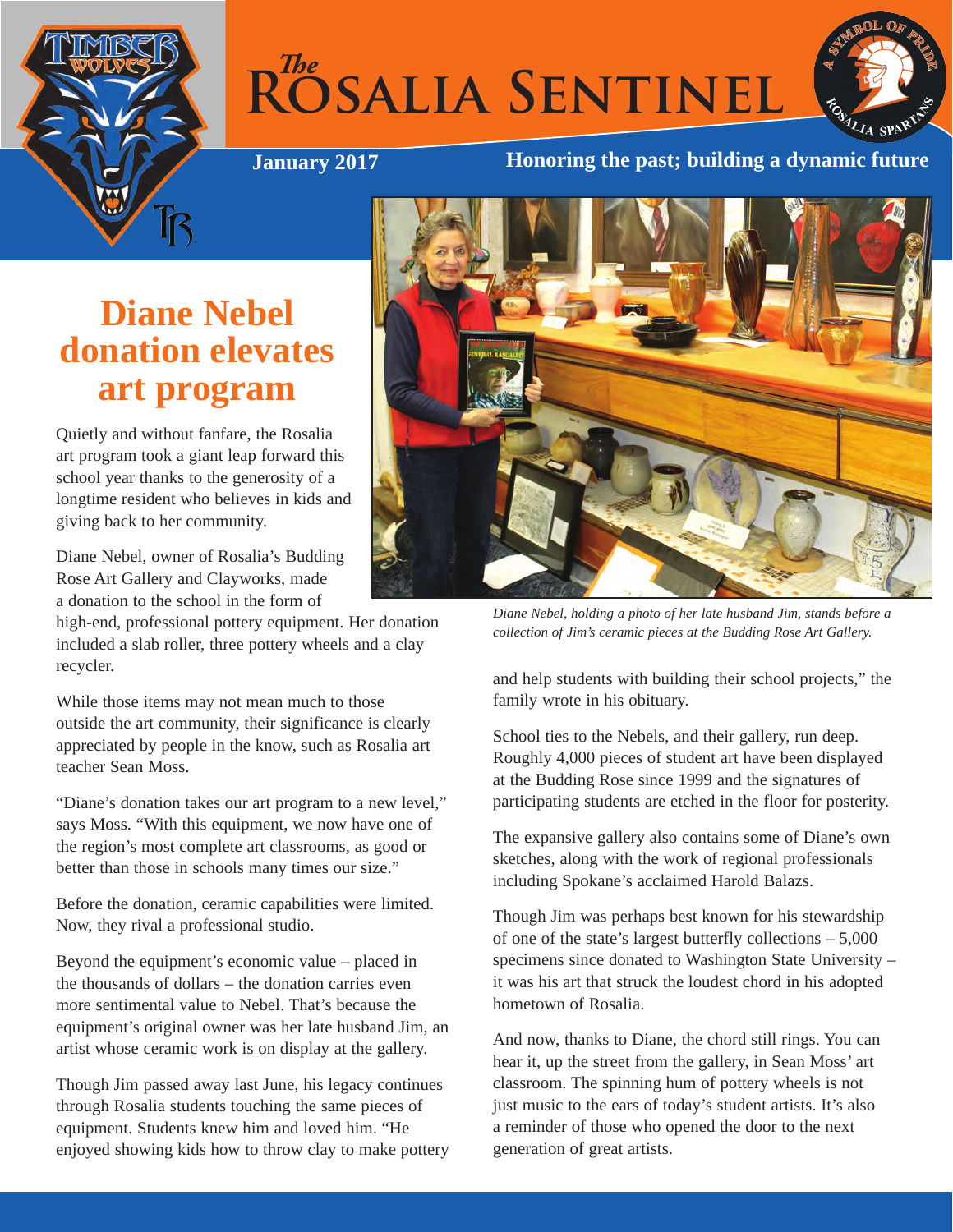## ROSALIA SENTINEL

# *Good stewardship*

**Volume 3, Number 2 January 2017**

**Board of Directors** Angie Bruce District 1

> Clay Gehring District 2

Ray Anderson District 3

Frank Lazcano, Sr. District 4

Heather Smith, Chair District 5

> **Superintendent** Larry Keller

**P-12 Principal** Darrell Kuhn

**Rosalia School District #320 916 South Josephine Ave.** Rosalia, WA 99170-9550 www.rosaliaschools.org Phone: (509) 523-3061 Fax: (509) 523-3861



**Larry Keller** lkeller@rosaliaschools.org



As I finish the first half of my fourth year as your superintendent, I want to thank the communities we serve – Malden, Thornton, Rosalia, and the surrounding rural areas for their support of the school district. I also want to thank them for their faith and trust in our being good stewards of the hard earned tax dollars they provide to maintain our programs and facilities.

To sustain the academic excellence, which is the heart of who we are and our highest priority, it requires great teachers and curricular programs that make sure our kids have the right tools for tomorrow. It also requires that they have to have facilities where they feel safe and secure, free to focus on their learning.

Over the years the district has done a good job of maintaining its facilities from adding classrooms and a second gym in 1994 to a replacement of the roof in the main building in 2005. It is that time again to take the next step to keep our facilities at the level you would expect.

This includes a new roof over our Ag Shop, new windows in the elementary and high school, the replacement of some of the heating and air conditioning systems, final phase of the security system, new phone and fire alarm system and the upgrading of our elementary and high school bathrooms.

Rather than doing a bond, paid back over a longer period of time with mortgage interest as has been done in the past, the Board approved a capital levy resolution. This directs, with voter support, that we pay as we go, tackling projects at a pace that saves money by not paying interest. Ultimately, this will result in lower taxes.

Further information concerning the capital levy, scheduled for February 14, 2017, is included on the next page. The fact sheet provides a more complete list of the projects and how your tax dollars will be spent.

Again, I am honored to serve as your superintendent. Should you have questions concerning the levy or want to stop and chat, you are welcome to meet with me at the district office.

Sincerely,<br>*Larry Keller* 

# *Critical thinking front and center*

Quick … what are the leading exports from Bolivia, Cambodia and Sierra Leone? And could you find those countries on a map?

If you're a Rosalia student in teacher Jennifer Olson's International Economic Summit, you know those answers, plus many more economic, demographic and political facts about the nations of the world.

The economic summit is one of the culminating projects in Olson's *Current World Problems* class, a challenging course requiring deep research and a public presentation of findings.

Olson assigns students a nation, a mix of wealthy and poor, then tasks them with conducting exhaustive research into customs, trade alliances, current problems and, perhaps most importantly, student recommendations for solving those problems.

Students are challenged, as Dr. Martin Luther King, Jr., famously stated, "to think intensively and to think critically; to sift and weigh evidence, to discern the true from the false, the real from the unreal and the facts from the fiction."

Olson – who also teaches History and English, advises the ASB and organized



*Jennifer Olson, left, works with high school junior Adisson Claussen.*

last year's Whitman County leadership conference – is a firm believer in promoting critical thinking skills. Just ask her students – who can tell you Sierra Leone's leading export is iron ore.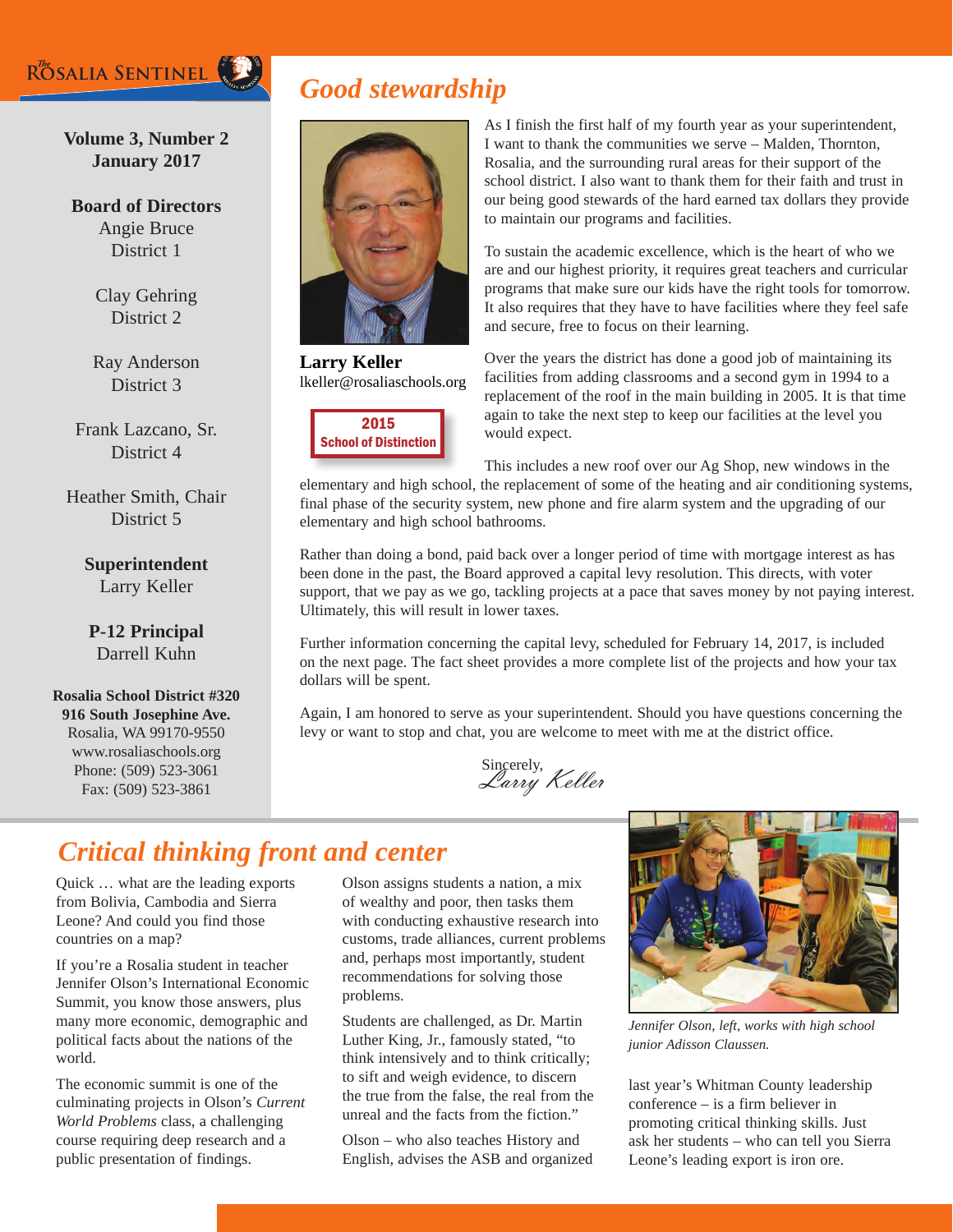## **Rosalia School District No. 320 Capital Levy for Safety, Security and Infrastructure Improvements February 14, 2017**

The Board of Directors of Rosalia School District No. 320 adopted Resolution No. 2016-05 concerning a proposition for a levy on capital improvements. This proposition would allow the district to levy a tax, on all taxable property within the district, to make safety, security and infrastructure improvements at Rosalia Schools (including acquiring security cameras; upgrading bathrooms; fire alarm system; phone and server systems; replacing HVAC and windows; and installing a new Ag Shop roof).

## *Facts about the capital levy*

- **• The levy is to maintain and improve the district's current facilities.**
- The levy will replace the current facility bond that was passed in 2005 and expires at the end of 2017.
- The capital levy amount is \$0.05 per \$1,000 assessed value *less* than the expiring bond.
- The requested levy amount is below the maximum levy amount allowed by law.
- Senior citizens (61 years or older) may pay no levy costs if they qualify by income.

## *What does this capital levy support?*

This levy supports the continued maintenance of our buildings in a fiscally prudent manner.

- Replaces Ag Shop roof
- Replaces aging HVAC systems
- Replaces Elementary/HS windows
- Adds additional cameras for security
- Replaces fire alarm and phone systems
- Finishes exterior door replacement program

## *How do property values affect this replacement levy?*

The school receives the same number of dollars whether valuation goes up or down. If property values change for any year, the property values will be adjusted to collect only the original requested dollars. **As valuations increase, cost per thousand will decrease.** 



#### *What is the actual dollar amount being requested?*

#### *Current*

2005 \$700,000 bond for main facility roof \$1.19 per \$1,000 assessed value

#### *Proposed*

|      | 2018 \$200,000 | \$1.14 per \$1,000 assessed value   |
|------|----------------|-------------------------------------|
|      | 2019 \$200,000 | $$1.14$ per $$1,000$ assessed value |
| 2020 | \$200,000      | $$1.14$ per $$1,000$ assessed value |

If you own a home worth \$100,000, your yearly tax would be \$114 in 2018, 2019 and 2020.

#### *Mail in ballots*

Your ballot will be mailed out January 27, 2017. It must be postmarked by February 14, 2017.

## *If you have questions please contact:*

**Superintendent** Larry Keller 523-3061 ext 3118 • lkeller@rosaliaschools.org

Or your **Board Members** Heather Smith, Chair Ray Anderson Angie Bruce Clay Gehring Frank Lazcano